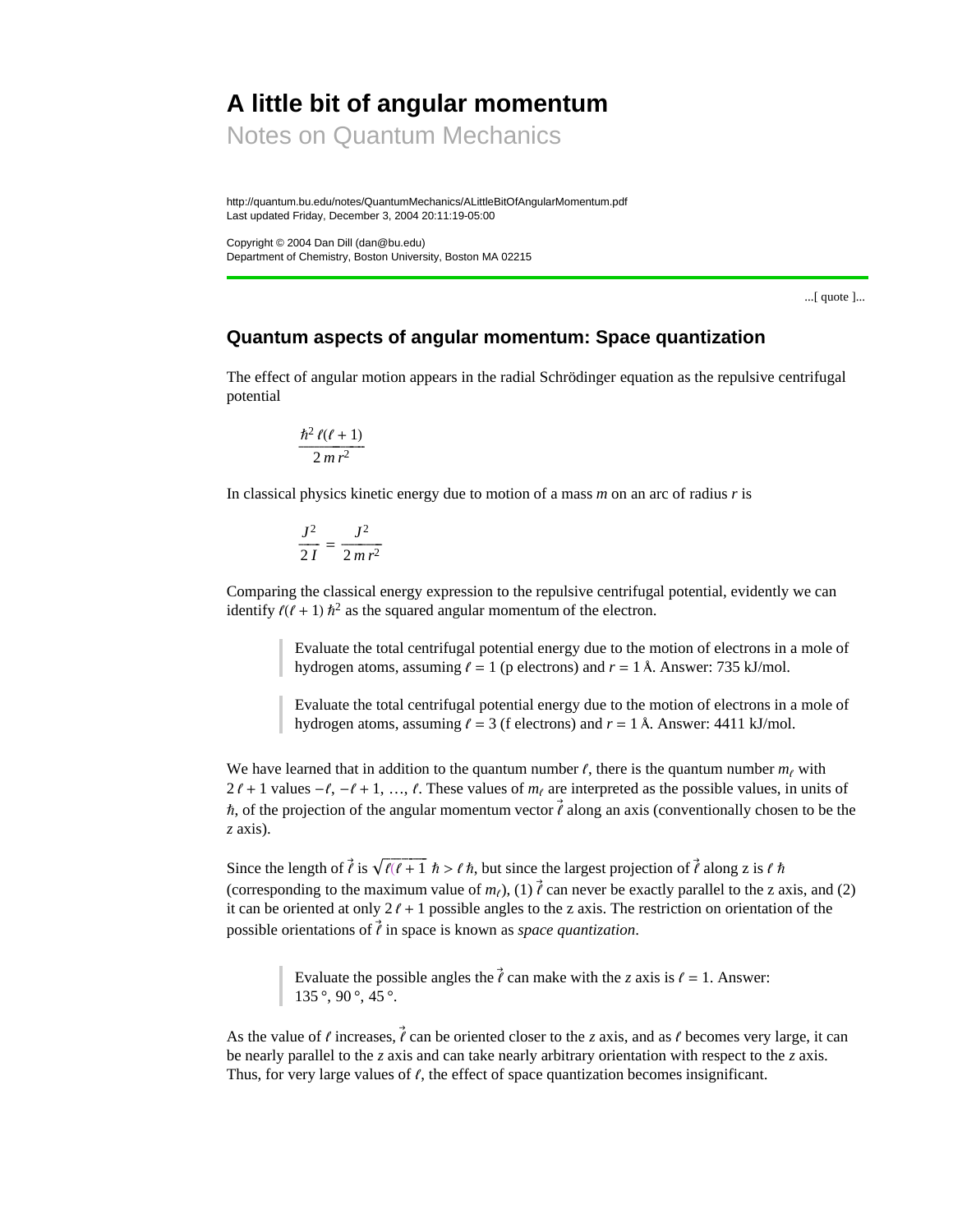Evaluate the minimum angle that  $\vec{l}$  can make with the *z* axis is  $\ell = 10$ , 100, and 1000. Answer: 17.5 ° and 5.7 °, 1.8 °.

## **Spin angular momentum**

Electrons have an intrinsic magnetic moment that is found experimentally to be able to be aligned along a magnetic field with only two possible orientations. These alternative orientations are call *up* and *down*. Classically, a magnetic moment is equivalent to an electrical current in the plane perpendicular to the magnetic moment. Since electrons have electrical charge, when the intrinsic magnetic moment of the electron was discovered, it was first thought that it was due to the current generated by the electrically charged electron spinning on its own axis, and for this reason the magnetic moment is referred to as the *spin* of the electron. In fact, the electron is not spinning, but nonetheless has a magnetic moment and this is still referred to as the electron spin.

Since the "spin" of the electron can take just two orientation with respect to an applied magnetic field, it is interpreted as an angular momentum of quantum number  $s = 1/2$ , since then it has only two possible projection quantum numbers  $m_s = -1/2, +1/2$ . Since the electron is not actually spinning, its alternative spin states are not represented in terms of motion in physical space. Rather they are denoted as  $\alpha$  for  $m_s = +1/2$  and  $\beta$  for  $m_s = -1/2$ .

### **Angular momentum operators**

A compact way of expressing the angular momentum properties of a the state of a quantum system is to label the state with the numerical values of the angular momentum quantum number *J* and the projection quantum number  $M_J$  as  $|JM_J\rangle$ . The symbol *J* is used when we do not need to distinguish between orbital and spin momentum. Then we can express the angular momentum properties in terms of operators for the squared angular momentum and the angular momentum projection as

$$
J^2 | J, M_J \rangle = J(J+1) \hbar^2 | J, M_J \rangle,
$$
  

$$
J_z | J, M_J \rangle = M_J \hbar | J, M_J \rangle.
$$

For example, the angular momentum properties of a d electron with  $m_f = -2$  could be expressed as

$$
J^{2} | J = 2, M_{J} = -2 \rangle = \ell^{2} | 2, -2 \rangle = 2 (2 + 1) \hbar^{2} | 2, -2 \rangle = 6 \hbar^{2} | 2, -2 \rangle,
$$
  

$$
J_{z} | J = 2, M_{J} = -2 \rangle = \ell_{z} | 2, -2 \rangle = -2 \hbar | 2, -2 \rangle
$$

and the angular momentum properties of a spin down electron could be expressed as

$$
J^{2} | J = 1/2, M_{J} = -1/2 \rangle = s^{2} \beta = 1/2 (1/2 + 1) \hbar^{2} \beta = 3/4 \hbar^{2} \beta
$$

$$
J_z | J = 1/2, M_J = -1/2 \rangle = s_z \beta = -1/2 \hbar \beta
$$

Two other operators operators are

$$
J_{\pm}=J_{x}\pm iJ_{y}.
$$

These operators raise  $(J_+)$  or lower  $(J_-)$  the value of the *z* projection quantum number  $M_J$  by one unit,

$$
J_{\pm} | J, M_J\rangle = \sqrt{J(J+1) - M_J(M_J \pm 1)} \hbar | J, M_J \pm 1\rangle,
$$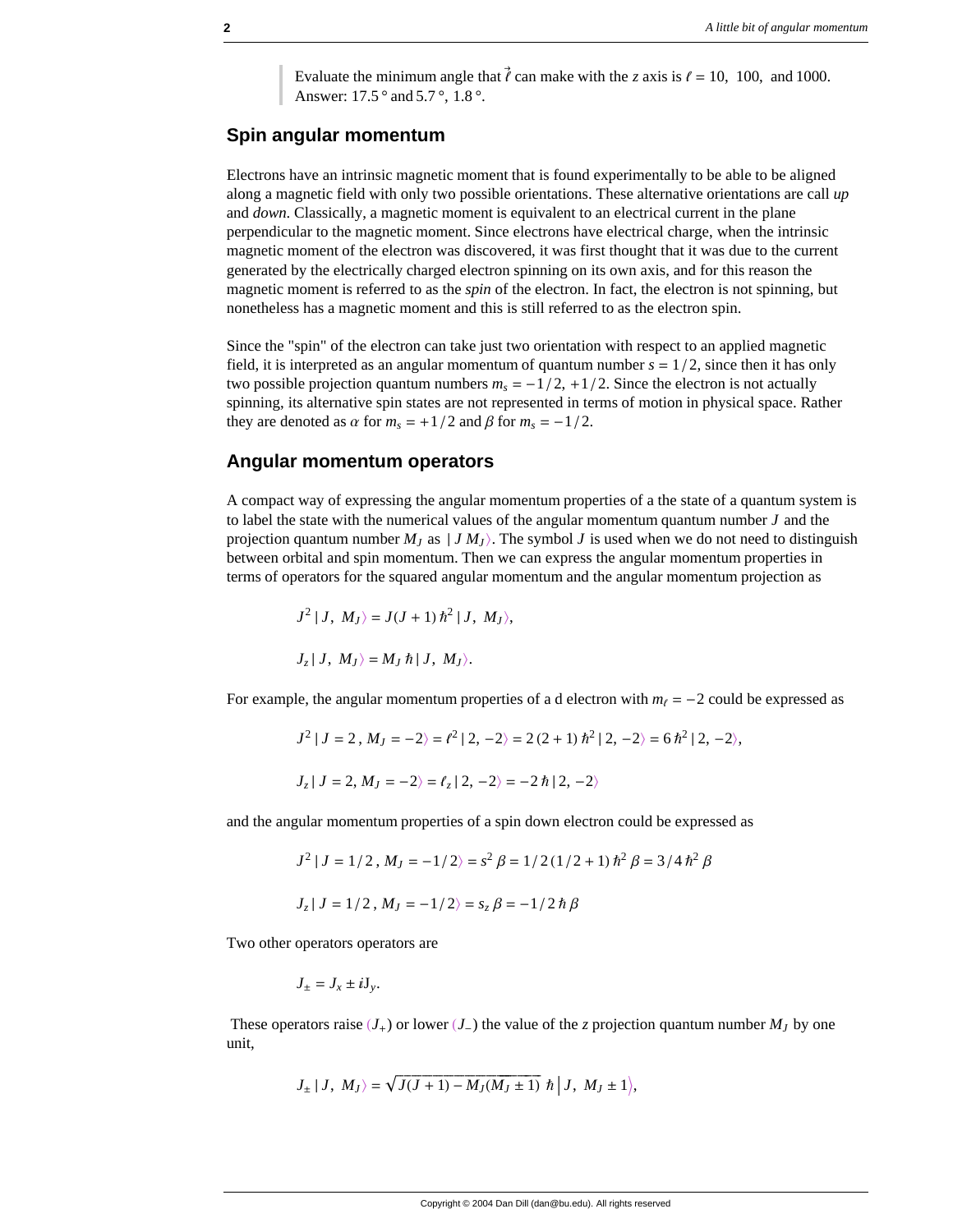and so are referred to as the raising  $(J_+)$  and lowering  $(J_-)$  operators. Since there is a maximum possible value of  $M_J$ , the effect of the raising operator on a state with  $M_J = J$  is said to annihilate the state. For example,

$$
s_+ \alpha = \sqrt{1/2(1/2 + 1) - 1/2(1/2 + 1)} \hbar \left| 1/2, 3/2 \text{ (not possible!)} \right\rangle = 0
$$

Similarly, since there is a minimum possible value of  $M<sub>J</sub>$ , the effect of the lowering operator on a state with  $M_J = -J$  is to annihilate the state. For example,

$$
s_{-} \beta = \sqrt{1/2(1/2+1) + 1/2(-1/2-1)} \hbar |1/2, -3/2 \text{ (not possible!)} = 0
$$

Show that  $s_+ \beta = \hbar \alpha$  and that  $s_- \alpha = \hbar \beta$ .

#### ■ Composite spin angular momentum

Angular momenta can combine together. An important example are the four symmetrized spin states of two electrons,

state<sub>1</sub> = 
$$
\alpha(1) \alpha(2)
$$
  
state<sub>2</sub> =  $\beta(1) \beta(2)$   
state<sub>3</sub> =  $\alpha(1) \beta(2) + \alpha(2) \beta(1)$   
state<sub>4</sub> =  $\alpha(1) \beta(2) - \alpha(2) \beta(1)$ 

The challenge is to determine what the are the values of the total angular momentum quantum number J and the projection quantum number  $M<sub>z</sub>$  for such a combination.

The way to determine the angular momentum properties of these combined spin states is to introduce the total spin momentum,

$$
\vec{S} = \vec{s_1} + \vec{s_2},
$$

and then to determine the effect of the operators for the squared total spin momentum

$$
S^{2} = (\vec{s_{1}} + \vec{s_{2}}) \cdot (\vec{s_{1}} + \vec{s_{2}}) = s_{1}^{2} + s_{2}^{2} + 2 \vec{s_{1}} \cdot \vec{s_{2}},
$$

and z projection of the total spin momentum,

$$
S_z = s_{1z} + s_{2z},
$$

on each of the symmetrized states of two spins.

For example, it will turn out below that the effect of  $S^2$  on the two spin state state<sub>1</sub> is  $S^2$  state<sub>1</sub> = 2  $\hbar^2$  state<sub>1</sub>. Since we know the general the eigenvalue of  $S^2$  is  $S(S + 1)$  $\hbar^2$ , we can conclude by setting  $2 = S(S + 1)$  that  $S = 1$ , and so that state<sub>1</sub> corresponds to a total spin angular momentum quantum number of 1.

In a similar way, we can determine value of the spin projection quantum number  $M_z$  by determining the effect of  $S_z$  on each of the combined spin states. In particular, it will turn out below that  $S_z$  state<sub>1</sub> =  $\hbar$  state<sub>1</sub>. Since the general eigenvalue of  $S_z$  is  $M_z \hbar$ , this result means that  $M_z = 1$  for state 1.